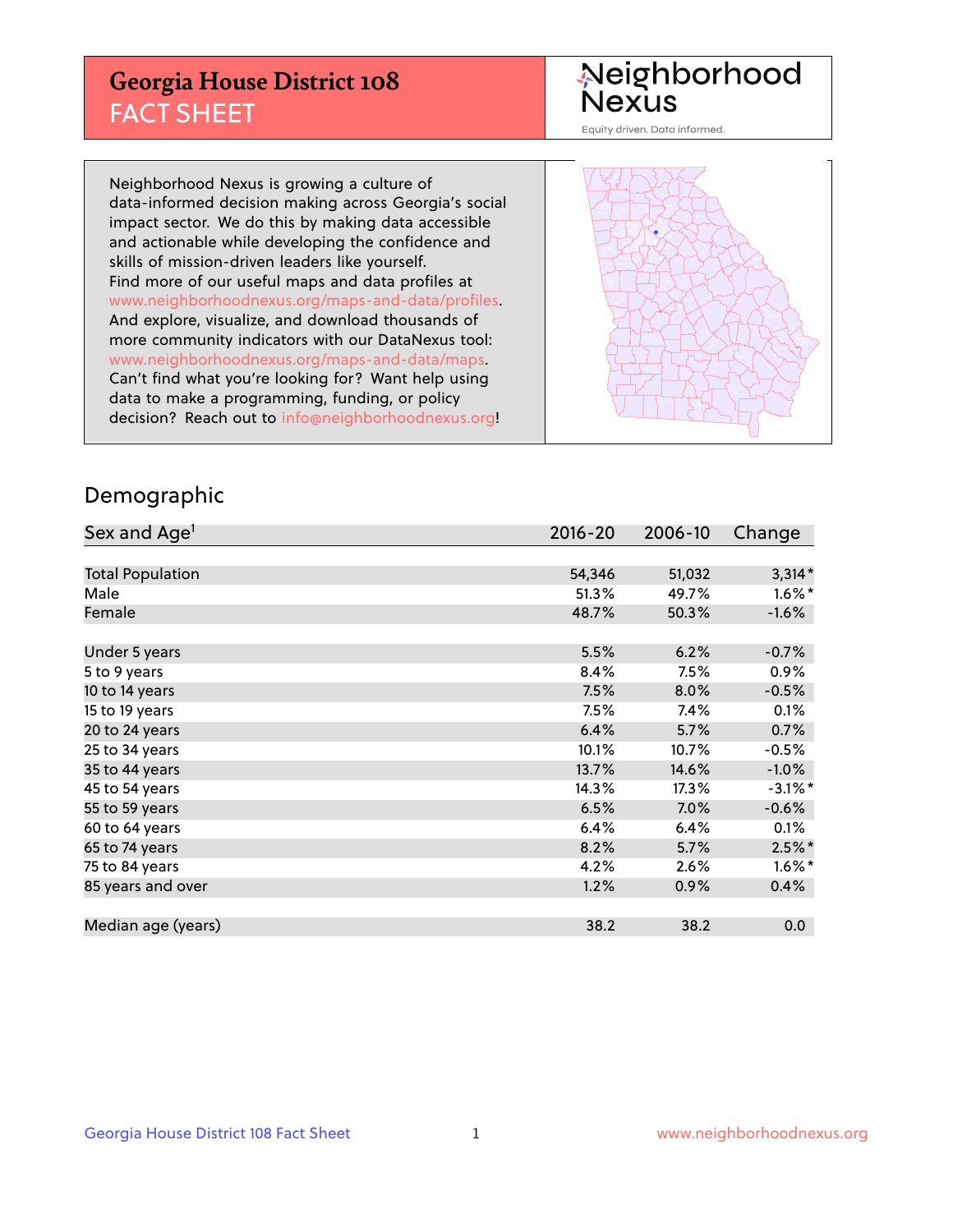## Demographic, continued...

| <b>Total population</b><br>$3,314*$<br>54,346<br>51,032<br>$-6.2%$<br>92.0%<br>98.3%<br>One race<br>White<br>51.0%<br>$-12.4\%$ *<br>63.4%<br><b>Black or African American</b><br>4.4%*<br>17.0%<br>12.6%<br>American Indian and Alaska Native<br>0.2%<br>0.4%<br>0.2%<br>$2.2\%$ *<br>15.7%<br>13.5%<br>Asian<br>Native Hawaiian and Other Pacific Islander<br>0.0%<br>0.0%<br>$-0.0%$<br>Some other race<br>$-0.6%$<br>7.9%<br>8.6%<br>$6.2\%$<br>8.0%<br>1.7%<br>Two or more races<br>Race alone or in combination with other race(s) <sup>3</sup><br>$2016 - 20$<br>2006-10<br>Change<br>$3,314*$<br>Total population<br>54,346<br>51,032<br>White<br>64.8%<br>$-6.4\%$ *<br>58.4%<br><b>Black or African American</b><br>$5.7\%$ *<br>18.9%<br>13.2%<br>American Indian and Alaska Native<br>0.9%<br>0.2%<br>0.7%<br>$3.3\%$ *<br>17.3%<br>14.1%<br>Asian<br>Native Hawaiian and Other Pacific Islander<br>0.1%<br>0.1%<br>$-0.0%$<br>$3.5\%$ *<br>Some other race<br>12.5%<br>9.0%<br>Hispanic or Latino and Race <sup>4</sup><br>$2016 - 20$<br>2006-10<br>Change<br><b>Total population</b><br>51,032<br>$3,314*$<br>54,346<br>Hispanic or Latino (of any race)<br>21.2%<br>$6.1\%$ *<br>15.1%<br>78.8%<br>$-6.1\%$ *<br>Not Hispanic or Latino<br>84.9%<br>White alone<br>$-14.0\%$ *<br>43.0%<br>57.0%<br>Black or African American alone<br>16.3%<br>3.9%*<br>12.4%<br>American Indian and Alaska Native alone<br>0.1%<br>0.2%<br>$-0.1%$<br>$2.2\%$ *<br>Asian alone<br>15.7%<br>13.5%<br>Native Hawaiian and Other Pacific Islander alone<br>0.0%<br>0.0%<br>$-0.0%$<br>$-0.2%$<br>Some other race alone<br>0.3%<br>0.5%<br>$2.1\%$ *<br>3.5%<br>1.4%<br>Two or more races<br>U.S. Citizenship Status <sup>5</sup><br>2016-20<br>2006-10<br>Change<br>Foreign-born population<br>$2,662*$<br>14,680<br>12,019<br>Naturalized U.S. citizen<br>4.3%<br>45.8%<br>41.5%<br>Not a U.S. citizen<br>$-4.3%$<br>54.2%<br>58.5%<br>Citizen, Voting Age Population <sup>6</sup><br>2006-10<br>Change<br>2016-20<br>Citizen, 18 and over population<br>862<br>32,336<br>31,474<br>Male<br>48.6%<br>49.7%<br>$-1.1%$ | Race <sup>2</sup> | $2016 - 20$ | 2006-10 | Change |
|-----------------------------------------------------------------------------------------------------------------------------------------------------------------------------------------------------------------------------------------------------------------------------------------------------------------------------------------------------------------------------------------------------------------------------------------------------------------------------------------------------------------------------------------------------------------------------------------------------------------------------------------------------------------------------------------------------------------------------------------------------------------------------------------------------------------------------------------------------------------------------------------------------------------------------------------------------------------------------------------------------------------------------------------------------------------------------------------------------------------------------------------------------------------------------------------------------------------------------------------------------------------------------------------------------------------------------------------------------------------------------------------------------------------------------------------------------------------------------------------------------------------------------------------------------------------------------------------------------------------------------------------------------------------------------------------------------------------------------------------------------------------------------------------------------------------------------------------------------------------------------------------------------------------------------------------------------------------------------------------------------------------------------------------------------------------------------------------------------------------------|-------------------|-------------|---------|--------|
|                                                                                                                                                                                                                                                                                                                                                                                                                                                                                                                                                                                                                                                                                                                                                                                                                                                                                                                                                                                                                                                                                                                                                                                                                                                                                                                                                                                                                                                                                                                                                                                                                                                                                                                                                                                                                                                                                                                                                                                                                                                                                                                       |                   |             |         |        |
|                                                                                                                                                                                                                                                                                                                                                                                                                                                                                                                                                                                                                                                                                                                                                                                                                                                                                                                                                                                                                                                                                                                                                                                                                                                                                                                                                                                                                                                                                                                                                                                                                                                                                                                                                                                                                                                                                                                                                                                                                                                                                                                       |                   |             |         |        |
|                                                                                                                                                                                                                                                                                                                                                                                                                                                                                                                                                                                                                                                                                                                                                                                                                                                                                                                                                                                                                                                                                                                                                                                                                                                                                                                                                                                                                                                                                                                                                                                                                                                                                                                                                                                                                                                                                                                                                                                                                                                                                                                       |                   |             |         |        |
|                                                                                                                                                                                                                                                                                                                                                                                                                                                                                                                                                                                                                                                                                                                                                                                                                                                                                                                                                                                                                                                                                                                                                                                                                                                                                                                                                                                                                                                                                                                                                                                                                                                                                                                                                                                                                                                                                                                                                                                                                                                                                                                       |                   |             |         |        |
|                                                                                                                                                                                                                                                                                                                                                                                                                                                                                                                                                                                                                                                                                                                                                                                                                                                                                                                                                                                                                                                                                                                                                                                                                                                                                                                                                                                                                                                                                                                                                                                                                                                                                                                                                                                                                                                                                                                                                                                                                                                                                                                       |                   |             |         |        |
|                                                                                                                                                                                                                                                                                                                                                                                                                                                                                                                                                                                                                                                                                                                                                                                                                                                                                                                                                                                                                                                                                                                                                                                                                                                                                                                                                                                                                                                                                                                                                                                                                                                                                                                                                                                                                                                                                                                                                                                                                                                                                                                       |                   |             |         |        |
|                                                                                                                                                                                                                                                                                                                                                                                                                                                                                                                                                                                                                                                                                                                                                                                                                                                                                                                                                                                                                                                                                                                                                                                                                                                                                                                                                                                                                                                                                                                                                                                                                                                                                                                                                                                                                                                                                                                                                                                                                                                                                                                       |                   |             |         |        |
|                                                                                                                                                                                                                                                                                                                                                                                                                                                                                                                                                                                                                                                                                                                                                                                                                                                                                                                                                                                                                                                                                                                                                                                                                                                                                                                                                                                                                                                                                                                                                                                                                                                                                                                                                                                                                                                                                                                                                                                                                                                                                                                       |                   |             |         |        |
|                                                                                                                                                                                                                                                                                                                                                                                                                                                                                                                                                                                                                                                                                                                                                                                                                                                                                                                                                                                                                                                                                                                                                                                                                                                                                                                                                                                                                                                                                                                                                                                                                                                                                                                                                                                                                                                                                                                                                                                                                                                                                                                       |                   |             |         |        |
|                                                                                                                                                                                                                                                                                                                                                                                                                                                                                                                                                                                                                                                                                                                                                                                                                                                                                                                                                                                                                                                                                                                                                                                                                                                                                                                                                                                                                                                                                                                                                                                                                                                                                                                                                                                                                                                                                                                                                                                                                                                                                                                       |                   |             |         |        |
|                                                                                                                                                                                                                                                                                                                                                                                                                                                                                                                                                                                                                                                                                                                                                                                                                                                                                                                                                                                                                                                                                                                                                                                                                                                                                                                                                                                                                                                                                                                                                                                                                                                                                                                                                                                                                                                                                                                                                                                                                                                                                                                       |                   |             |         |        |
|                                                                                                                                                                                                                                                                                                                                                                                                                                                                                                                                                                                                                                                                                                                                                                                                                                                                                                                                                                                                                                                                                                                                                                                                                                                                                                                                                                                                                                                                                                                                                                                                                                                                                                                                                                                                                                                                                                                                                                                                                                                                                                                       |                   |             |         |        |
|                                                                                                                                                                                                                                                                                                                                                                                                                                                                                                                                                                                                                                                                                                                                                                                                                                                                                                                                                                                                                                                                                                                                                                                                                                                                                                                                                                                                                                                                                                                                                                                                                                                                                                                                                                                                                                                                                                                                                                                                                                                                                                                       |                   |             |         |        |
|                                                                                                                                                                                                                                                                                                                                                                                                                                                                                                                                                                                                                                                                                                                                                                                                                                                                                                                                                                                                                                                                                                                                                                                                                                                                                                                                                                                                                                                                                                                                                                                                                                                                                                                                                                                                                                                                                                                                                                                                                                                                                                                       |                   |             |         |        |
|                                                                                                                                                                                                                                                                                                                                                                                                                                                                                                                                                                                                                                                                                                                                                                                                                                                                                                                                                                                                                                                                                                                                                                                                                                                                                                                                                                                                                                                                                                                                                                                                                                                                                                                                                                                                                                                                                                                                                                                                                                                                                                                       |                   |             |         |        |
|                                                                                                                                                                                                                                                                                                                                                                                                                                                                                                                                                                                                                                                                                                                                                                                                                                                                                                                                                                                                                                                                                                                                                                                                                                                                                                                                                                                                                                                                                                                                                                                                                                                                                                                                                                                                                                                                                                                                                                                                                                                                                                                       |                   |             |         |        |
|                                                                                                                                                                                                                                                                                                                                                                                                                                                                                                                                                                                                                                                                                                                                                                                                                                                                                                                                                                                                                                                                                                                                                                                                                                                                                                                                                                                                                                                                                                                                                                                                                                                                                                                                                                                                                                                                                                                                                                                                                                                                                                                       |                   |             |         |        |
|                                                                                                                                                                                                                                                                                                                                                                                                                                                                                                                                                                                                                                                                                                                                                                                                                                                                                                                                                                                                                                                                                                                                                                                                                                                                                                                                                                                                                                                                                                                                                                                                                                                                                                                                                                                                                                                                                                                                                                                                                                                                                                                       |                   |             |         |        |
|                                                                                                                                                                                                                                                                                                                                                                                                                                                                                                                                                                                                                                                                                                                                                                                                                                                                                                                                                                                                                                                                                                                                                                                                                                                                                                                                                                                                                                                                                                                                                                                                                                                                                                                                                                                                                                                                                                                                                                                                                                                                                                                       |                   |             |         |        |
|                                                                                                                                                                                                                                                                                                                                                                                                                                                                                                                                                                                                                                                                                                                                                                                                                                                                                                                                                                                                                                                                                                                                                                                                                                                                                                                                                                                                                                                                                                                                                                                                                                                                                                                                                                                                                                                                                                                                                                                                                                                                                                                       |                   |             |         |        |
|                                                                                                                                                                                                                                                                                                                                                                                                                                                                                                                                                                                                                                                                                                                                                                                                                                                                                                                                                                                                                                                                                                                                                                                                                                                                                                                                                                                                                                                                                                                                                                                                                                                                                                                                                                                                                                                                                                                                                                                                                                                                                                                       |                   |             |         |        |
|                                                                                                                                                                                                                                                                                                                                                                                                                                                                                                                                                                                                                                                                                                                                                                                                                                                                                                                                                                                                                                                                                                                                                                                                                                                                                                                                                                                                                                                                                                                                                                                                                                                                                                                                                                                                                                                                                                                                                                                                                                                                                                                       |                   |             |         |        |
|                                                                                                                                                                                                                                                                                                                                                                                                                                                                                                                                                                                                                                                                                                                                                                                                                                                                                                                                                                                                                                                                                                                                                                                                                                                                                                                                                                                                                                                                                                                                                                                                                                                                                                                                                                                                                                                                                                                                                                                                                                                                                                                       |                   |             |         |        |
|                                                                                                                                                                                                                                                                                                                                                                                                                                                                                                                                                                                                                                                                                                                                                                                                                                                                                                                                                                                                                                                                                                                                                                                                                                                                                                                                                                                                                                                                                                                                                                                                                                                                                                                                                                                                                                                                                                                                                                                                                                                                                                                       |                   |             |         |        |
|                                                                                                                                                                                                                                                                                                                                                                                                                                                                                                                                                                                                                                                                                                                                                                                                                                                                                                                                                                                                                                                                                                                                                                                                                                                                                                                                                                                                                                                                                                                                                                                                                                                                                                                                                                                                                                                                                                                                                                                                                                                                                                                       |                   |             |         |        |
|                                                                                                                                                                                                                                                                                                                                                                                                                                                                                                                                                                                                                                                                                                                                                                                                                                                                                                                                                                                                                                                                                                                                                                                                                                                                                                                                                                                                                                                                                                                                                                                                                                                                                                                                                                                                                                                                                                                                                                                                                                                                                                                       |                   |             |         |        |
|                                                                                                                                                                                                                                                                                                                                                                                                                                                                                                                                                                                                                                                                                                                                                                                                                                                                                                                                                                                                                                                                                                                                                                                                                                                                                                                                                                                                                                                                                                                                                                                                                                                                                                                                                                                                                                                                                                                                                                                                                                                                                                                       |                   |             |         |        |
|                                                                                                                                                                                                                                                                                                                                                                                                                                                                                                                                                                                                                                                                                                                                                                                                                                                                                                                                                                                                                                                                                                                                                                                                                                                                                                                                                                                                                                                                                                                                                                                                                                                                                                                                                                                                                                                                                                                                                                                                                                                                                                                       |                   |             |         |        |
|                                                                                                                                                                                                                                                                                                                                                                                                                                                                                                                                                                                                                                                                                                                                                                                                                                                                                                                                                                                                                                                                                                                                                                                                                                                                                                                                                                                                                                                                                                                                                                                                                                                                                                                                                                                                                                                                                                                                                                                                                                                                                                                       |                   |             |         |        |
|                                                                                                                                                                                                                                                                                                                                                                                                                                                                                                                                                                                                                                                                                                                                                                                                                                                                                                                                                                                                                                                                                                                                                                                                                                                                                                                                                                                                                                                                                                                                                                                                                                                                                                                                                                                                                                                                                                                                                                                                                                                                                                                       |                   |             |         |        |
|                                                                                                                                                                                                                                                                                                                                                                                                                                                                                                                                                                                                                                                                                                                                                                                                                                                                                                                                                                                                                                                                                                                                                                                                                                                                                                                                                                                                                                                                                                                                                                                                                                                                                                                                                                                                                                                                                                                                                                                                                                                                                                                       |                   |             |         |        |
|                                                                                                                                                                                                                                                                                                                                                                                                                                                                                                                                                                                                                                                                                                                                                                                                                                                                                                                                                                                                                                                                                                                                                                                                                                                                                                                                                                                                                                                                                                                                                                                                                                                                                                                                                                                                                                                                                                                                                                                                                                                                                                                       |                   |             |         |        |
|                                                                                                                                                                                                                                                                                                                                                                                                                                                                                                                                                                                                                                                                                                                                                                                                                                                                                                                                                                                                                                                                                                                                                                                                                                                                                                                                                                                                                                                                                                                                                                                                                                                                                                                                                                                                                                                                                                                                                                                                                                                                                                                       |                   |             |         |        |
|                                                                                                                                                                                                                                                                                                                                                                                                                                                                                                                                                                                                                                                                                                                                                                                                                                                                                                                                                                                                                                                                                                                                                                                                                                                                                                                                                                                                                                                                                                                                                                                                                                                                                                                                                                                                                                                                                                                                                                                                                                                                                                                       |                   |             |         |        |
|                                                                                                                                                                                                                                                                                                                                                                                                                                                                                                                                                                                                                                                                                                                                                                                                                                                                                                                                                                                                                                                                                                                                                                                                                                                                                                                                                                                                                                                                                                                                                                                                                                                                                                                                                                                                                                                                                                                                                                                                                                                                                                                       |                   |             |         |        |
|                                                                                                                                                                                                                                                                                                                                                                                                                                                                                                                                                                                                                                                                                                                                                                                                                                                                                                                                                                                                                                                                                                                                                                                                                                                                                                                                                                                                                                                                                                                                                                                                                                                                                                                                                                                                                                                                                                                                                                                                                                                                                                                       |                   |             |         |        |
|                                                                                                                                                                                                                                                                                                                                                                                                                                                                                                                                                                                                                                                                                                                                                                                                                                                                                                                                                                                                                                                                                                                                                                                                                                                                                                                                                                                                                                                                                                                                                                                                                                                                                                                                                                                                                                                                                                                                                                                                                                                                                                                       |                   |             |         |        |
|                                                                                                                                                                                                                                                                                                                                                                                                                                                                                                                                                                                                                                                                                                                                                                                                                                                                                                                                                                                                                                                                                                                                                                                                                                                                                                                                                                                                                                                                                                                                                                                                                                                                                                                                                                                                                                                                                                                                                                                                                                                                                                                       | Female            | 51.4%       | 50.3%   | 1.1%   |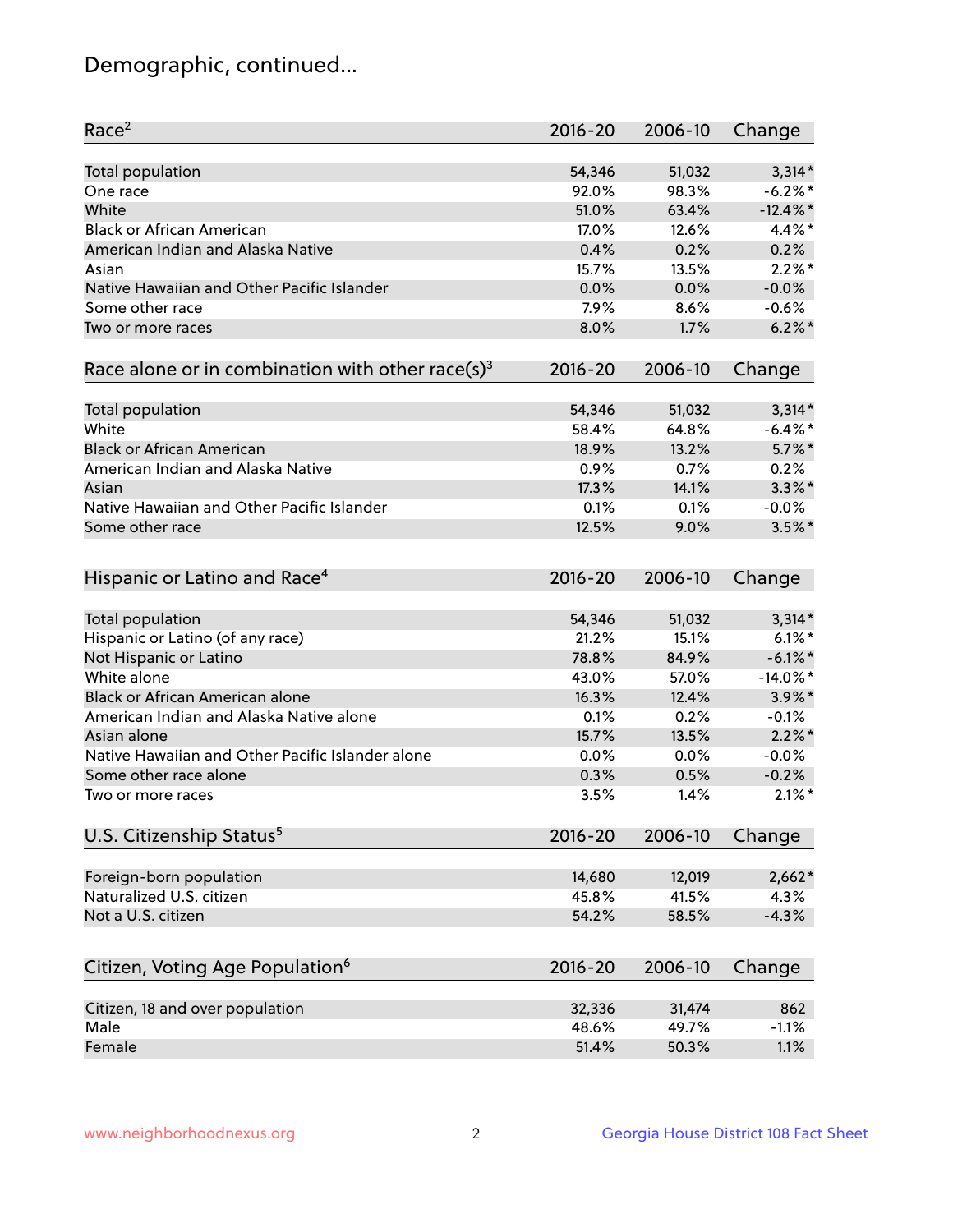#### Economic

| Income <sup>7</sup>                                 | $2016 - 20$ | 2006-10 | Change     |
|-----------------------------------------------------|-------------|---------|------------|
|                                                     |             |         |            |
| All households                                      | 17,132      | 16,680  | 451        |
| Less than \$10,000                                  | 3.8%        | 3.4%    | 0.4%       |
| \$10,000 to \$14,999                                | 3.9%        | 2.1%    | 1.9%       |
| \$15,000 to \$24,999                                | 5.5%        | 6.9%    | $-1.5%$    |
| \$25,000 to \$34,999                                | 7.4%        | 9.1%    | $-1.7%$    |
| \$35,000 to \$49,999                                | 11.7%       | 12.6%   | $-0.9%$    |
| \$50,000 to \$74,999                                | 14.9%       | 17.7%   | $-2.8\%$ * |
| \$75,000 to \$99,999                                | 16.1%       | 15.7%   | 0.3%       |
| \$100,000 to \$149,999                              | 17.6%       | 19.6%   | $-2.0%$    |
| \$150,000 to \$199,999                              | 10.5%       | 8.5%    | 2.0%       |
| \$200,000 or more                                   | 8.6%        | 4.3%    | $4.3\%$ *  |
| Median household income (dollars)                   | 79,358      | 72,617  | $6,741*$   |
| Mean household income (dollars)                     | 98,193      | 85,594  | 12,599*    |
| With earnings                                       | 83.3%       | 88.4%   | $-5.1\%$ * |
| Mean earnings (dollars)                             | 97,658      | 83,855  | 13,802*    |
| <b>With Social Security</b>                         | 29.3%       | 21.0%   | $8.3\%$ *  |
| Mean Social Security income (dollars)               | 21,453      | 15,777  | 5,676*     |
| With retirement income                              | 19.0%       | 14.8%   | $4.2\%$ *  |
| Mean retirement income (dollars)                    | 30,605      | 24,542  | $6,064*$   |
| With Supplemental Security Income                   | 3.8%        | 2.3%    | $1.6\%$ *  |
| Mean Supplemental Security Income (dollars)         | 6,557       | 8,978   | $-2,421*$  |
| With cash public assistance income                  | 2.0%        | 0.5%    | 1.5%       |
| Mean cash public assistance income (dollars)        | 3,113       | 2,025   | 1,088      |
| With Food Stamp/SNAP benefits in the past 12 months | 4.3%        | 5.8%    | $-1.5%$    |
|                                                     |             |         |            |
| Families                                            | 13,122      | 13,099  | 23         |
| Less than \$10,000                                  | 2.6%        | 2.9%    | $-0.3%$    |
| \$10,000 to \$14,999                                | 0.9%        | 1.6%    | $-0.7%$    |
| \$15,000 to \$24,999                                | 3.1%        | 5.8%    | $-2.7%$    |
| \$25,000 to \$34,999                                | 6.7%        | 7.5%    | $-0.8%$    |
| \$35,000 to \$49,999                                | 10.0%       | 11.9%   | $-1.9%$    |
| \$50,000 to \$74,999                                | 14.6%       | 16.6%   | $-2.0%$    |
| \$75,000 to \$99,999                                | 18.7%       | 15.3%   | $3.4\%$ *  |
| \$100,000 to \$149,999                              | 19.7%       | 23.0%   | $-3.3\%$ * |
| \$150,000 to \$199,999                              | 12.9%       | 10.2%   | $2.7\%$ *  |
| \$200,000 or more                                   | 10.9%       | 5.1%    | $5.7\%$ *  |
| Median family income (dollars)                      | 91,258      | 81,012  | 10,247*    |
| Mean family income (dollars)                        | 111,688     | 92,986  | 18,702*    |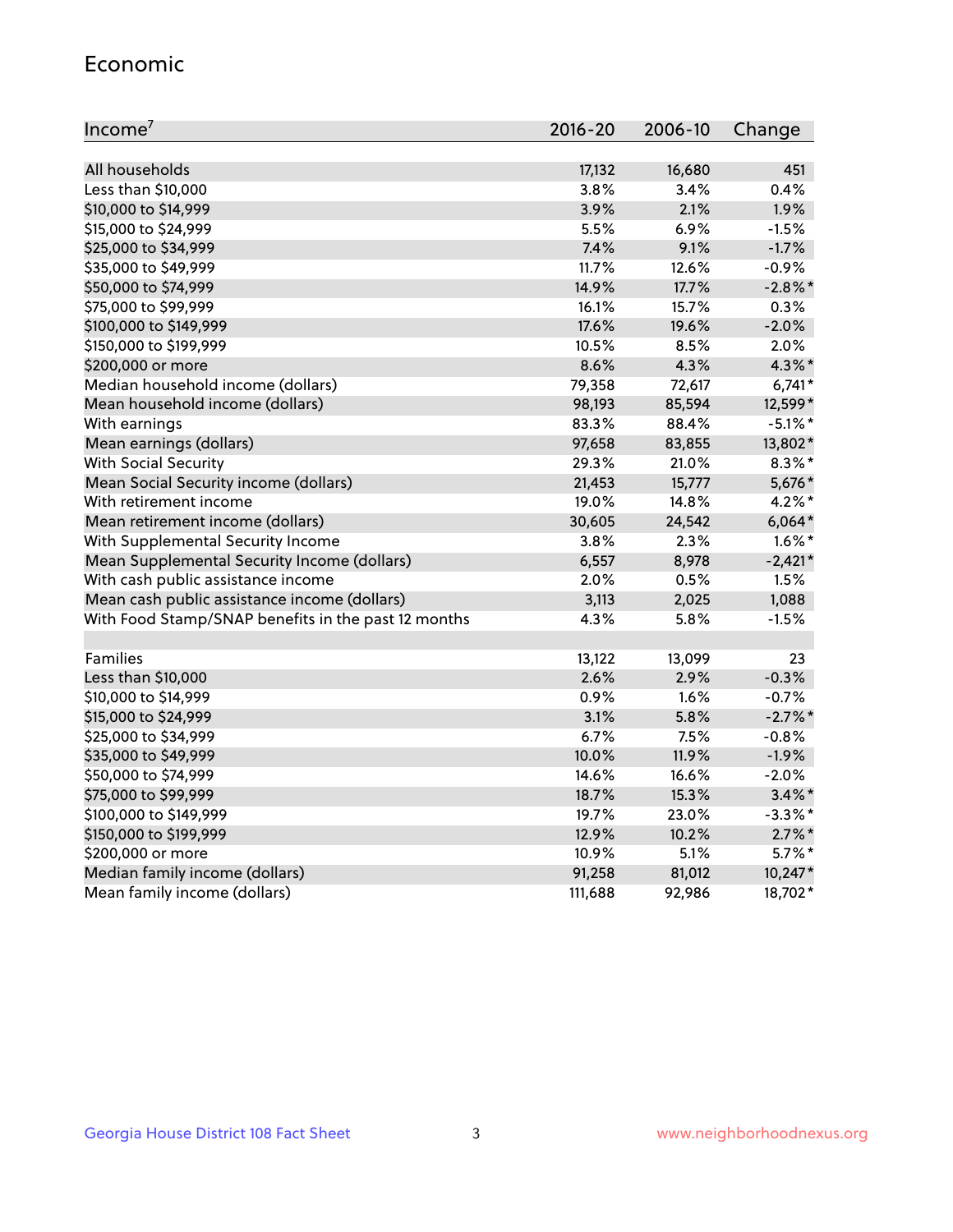## Economic, continued...

| Income, continued <sup>8</sup>                           | $2016 - 20$ | 2006-10 | Change    |
|----------------------------------------------------------|-------------|---------|-----------|
|                                                          |             |         |           |
| Nonfamily households                                     | 4,010       | 3,582   | 428       |
| Median nonfamily income (dollars)                        | 37,084      | 44,173  | $-7,088*$ |
| Mean nonfamily income (dollars)                          | 48,091      | 52,774  | $-4,683$  |
|                                                          |             |         |           |
| Median earnings for workers (dollars)                    | 36,116      | 34,267  | 1,849*    |
| Median earnings for male full-time, year-round workers   | 50,842      | 50,570  | 272       |
| (dollars)                                                |             |         |           |
| Median earnings for female full-time, year-round workers | 45,013      | 43,851  | 1,163     |
| (dollars)                                                |             |         |           |
|                                                          |             |         |           |
| Per capita income (dollars)                              | 32,341      | 28,754  | 3,587*    |
|                                                          |             |         |           |
| Families and People Below Poverty Level <sup>9</sup>     | $2016 - 20$ | 2006-10 | Change    |
|                                                          |             |         |           |
| <b>All families</b>                                      | 7.7%        | 6.7%    | 1.0%      |
| With related children under 18 years                     | 12.5%       | 10.1%   | 2.3%      |
| With related children under 5 years only                 | 6.9%        | 17.7%   | $-10.8%$  |
| Married couple families                                  | 5.7%        | 4.5%    | 1.1%      |
| With related children under 18 years                     | 8.7%        | 6.5%    | 2.2%      |
| With related children under 5 years only                 | 1.5%        | 16.1%   | $-14.5%$  |
| Families with female householder, no husband present     | 19.3%       | 16.9%   | 2.4%      |
| With related children under 18 years                     | 28.2%       | 23.0%   | 5.2%      |
| With related children under 5 years only                 | 22.4%       | 47.3%   | $-24.8%$  |
|                                                          |             |         |           |
| All people                                               | 11.1%       | 9.4%    | 1.7%      |
| Under 18 years                                           | 18.2%       | 13.2%   | 5.1%      |
| Related children under 18 years                          | 18.1%       | 13.0%   | 5.1%      |
| Related children under 5 years                           | 13.2%       | 18.1%   | $-4.9%$   |
| Related children 5 to 17 years                           | 19.3%       | 11.4%   | 7.8%      |
| 18 years and over                                        | 8.4%        | 8.0%    | 0.4%      |
| 18 to 64 years                                           | 8.1%        | 8.2%    | $-0.1%$   |
| 65 years and over                                        | 9.8%        | 6.4%    | 3.3%      |
| People in families                                       | 9.9%        | 7.9%    | 2.0%      |
| Unrelated individuals 15 years and over                  | 21.5%       | 20.8%   | 0.6%      |
|                                                          |             |         |           |
| Non-Hispanic white people                                | 6.2%        | 6.2%    | $-0.0%$   |
| Black or African-American people                         | 11.2%       | 8.2%    | 3.0%      |
| Asian people                                             | 10.4%       | 4.3%    | 6.1%      |
| Hispanic or Latino people                                | 22.4%       | 27.1%   | $-4.7%$   |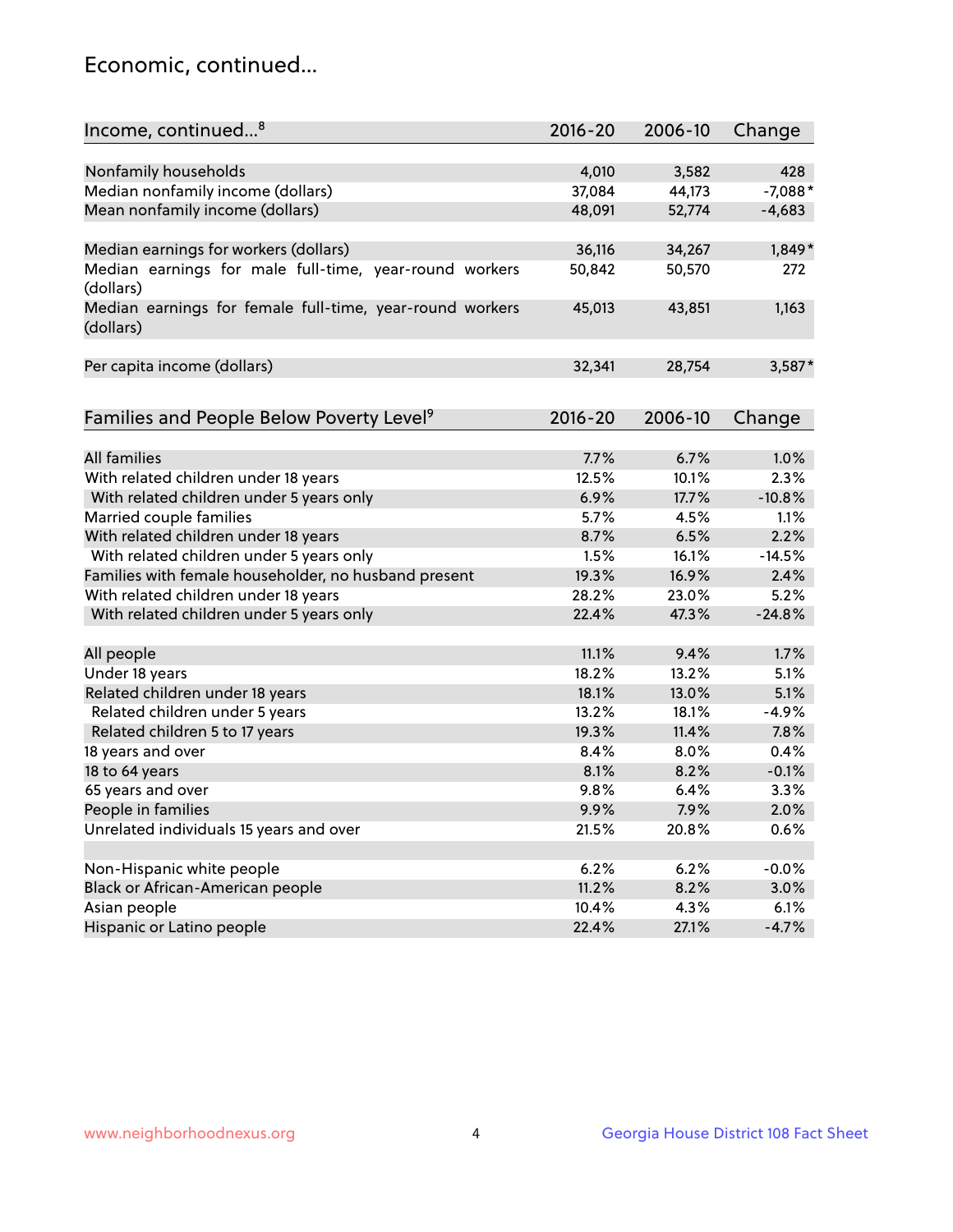## Employment

| Employment Status <sup>10</sup>                                             | $2016 - 20$ | 2006-10 | Change      |
|-----------------------------------------------------------------------------|-------------|---------|-------------|
|                                                                             |             |         |             |
| Population 16 years and over                                                | 41,818      | 39,025  | $2,793*$    |
| In labor force                                                              | 65.5%       | 71.1%   | $-5.6\%$ *  |
| Civilian labor force                                                        | 65.5%       | 71.1%   | $-5.6\%$ *  |
| Employed                                                                    | 63.1%       | 65.5%   | $-2.4%$     |
| Unemployed                                                                  | 2.4%        | 5.6%    | $-3.2%$     |
| <b>Armed Forces</b>                                                         | 0.0%        | 0.0%    | $0.0\%$     |
| Not in labor force                                                          | 34.5%       | 28.9%   | $5.6\%$ *   |
| Civilian labor force                                                        | 27,373      | 27,736  | $-363$      |
| <b>Unemployment Rate</b>                                                    | 3.7%        | 7.8%    | $-4.2%$     |
|                                                                             |             |         |             |
| Females 16 years and over                                                   | 20,844      | 19,550  | $1,294*$    |
| In labor force                                                              | 58.6%       | 62.5%   | $-3.9%$     |
| Civilian labor force                                                        | 58.6%       | 62.5%   | $-3.9%$     |
| Employed                                                                    | 55.7%       | 57.1%   | $-1.5%$     |
| Own children of the householder under 6 years                               | 3,738       | 3,747   | $-9$        |
|                                                                             |             |         | $-2.6%$     |
| All parents in family in labor force                                        | 61.4%       | 64.0%   |             |
| Own children of the householder 6 to 17 years                               | 10,228      | 9,450   | 778         |
| All parents in family in labor force                                        | 62.3%       | 73.3%   | $-11.0\%$ * |
|                                                                             |             |         |             |
| Industry <sup>11</sup>                                                      | $2016 - 20$ | 2006-10 | Change      |
|                                                                             |             |         |             |
| Civilian employed population 16 years and over                              | 26,374      | 25,562  | 811         |
| Agriculture, forestry, fishing and hunting, and mining                      | 0.6%        | 0.3%    | 0.3%        |
| Construction                                                                | 9.2%        | 8.8%    | 0.4%        |
| Manufacturing                                                               | 6.8%        | 7.9%    | $-1.0%$     |
| Wholesale trade                                                             | 2.3%        | 4.0%    | $-1.7%$ *   |
| Retail trade                                                                | 12.1%       | 13.2%   | $-1.1%$     |
| Transportation and warehousing, and utilities                               | 4.1%        | 4.6%    | $-0.5%$     |
| Information                                                                 | 2.2%        | 3.1%    | $-0.9%$     |
| Finance and insurance, and real estate and rental and leasing               | 8.0%        | 7.1%    | $0.9\%$     |
| Professional, scientific, and management, and administrative                | 12.9%       | 12.7%   | 0.2%        |
| and waste management services                                               |             |         |             |
| Educational services, and health care and social assistance                 | 19.7%       | 20.0%   | $-0.3%$     |
| Arts, entertainment, and recreation, and accommodation and<br>food services | 10.3%       | 6.9%    | $3.4\%$ *   |
| Other services, except public administration                                | 8.4%        | 7.5%    | 0.9%        |
| Public administration                                                       | 3.3%        | 3.9%    | $-0.6%$     |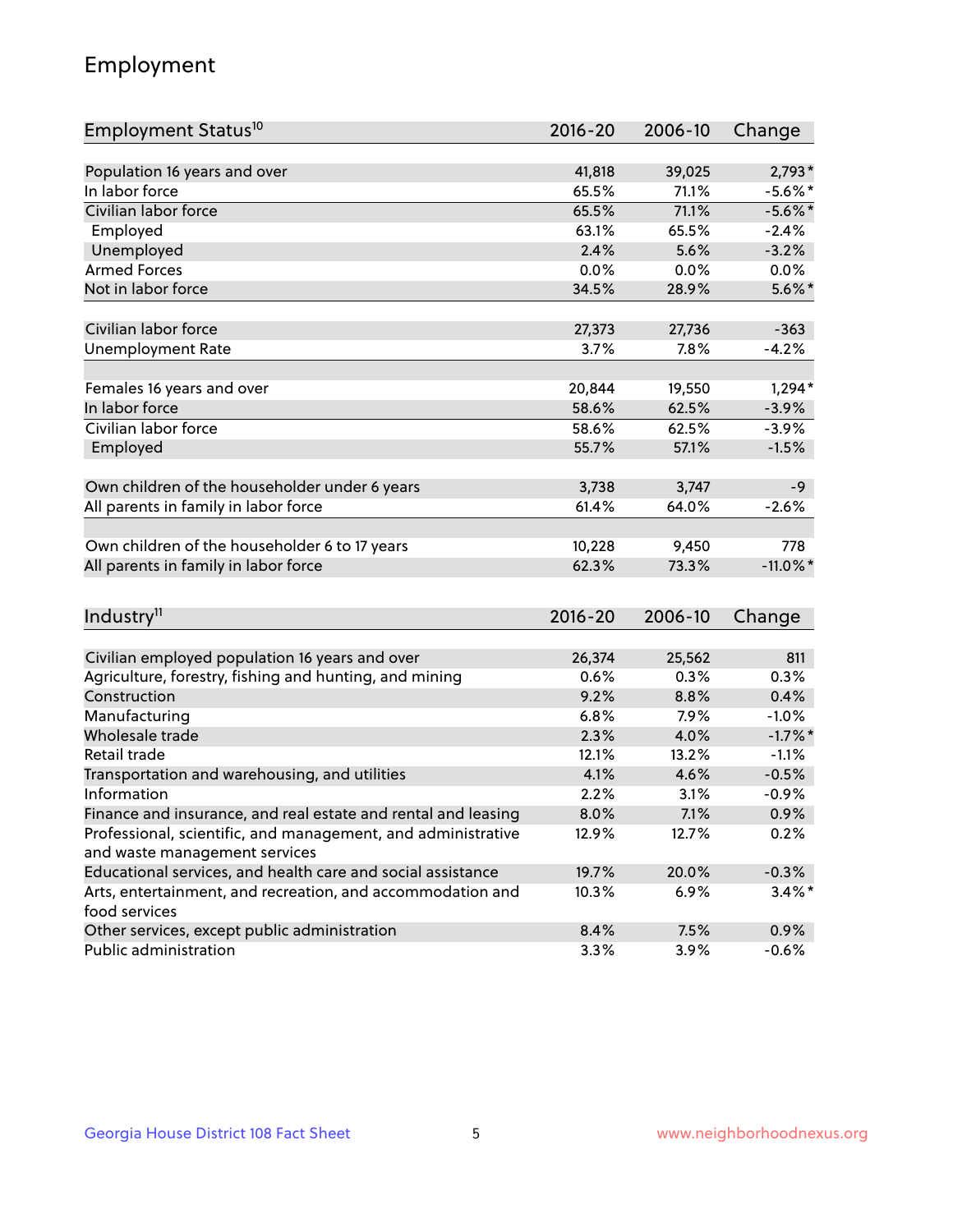## Employment, continued...

| Occupation <sup>12</sup>                                     | $2016 - 20$ | 2006-10 | Change  |
|--------------------------------------------------------------|-------------|---------|---------|
| Civilian employed population 16 years and over               | 26,374      | 25,562  | 811     |
| Management, business, science, and arts occupations          | 42.1%       | 42.4%   | $-0.2%$ |
| Service occupations                                          | 14.7%       | 13.2%   | 1.5%    |
| Sales and office occupations                                 | 22.5%       | 26.8%   | $-4.3%$ |
| Natural<br>and<br>resources,<br>construction,<br>maintenance | 10.6%       | 9.0%    | 1.6%    |
| occupations                                                  |             |         |         |
| Production, transportation, and material moving occupations  | 10.1%       | 8.6%    | 1.5%    |
| Class of Worker <sup>13</sup>                                | $2016 - 20$ | 2006-10 | Change  |
|                                                              |             |         |         |
| Civilian employed population 16 years and over               | 26,374      | 25,562  | 811     |
| Private wage and salary workers                              | 82.4%       | 80.8%   | 1.6%    |
| Government workers                                           | 10.9%       | 11.9%   | $-1.0%$ |
| Self-employed in own not incorporated business workers       | 6.6%        | 7.2%    | $-0.6%$ |
| Unpaid family workers                                        | 0.1%        | 0.1%    | $-0.0%$ |
| Job Flows <sup>14</sup>                                      | 2019        | 2010    | Change  |
|                                                              |             |         |         |
| Total Jobs in district                                       | 11,282      | 10,200  | 1,082   |
| Held by residents of district                                | 10.8%       | 11.6%   | $-0.7%$ |
| Held by non-residents of district                            | 89.2%       | 88.4%   | 0.7%    |
| Jobs by Industry Sector <sup>15</sup>                        | 2019        | 2010    | Change  |
|                                                              |             |         |         |
| Total Jobs in district                                       | 11,282      | 10,200  | 1,082   |
| Goods Producing sectors                                      | 10.7%       | 8.6%    | 2.1%    |
| Trade, Transportation, and Utilities sectors                 | 22.5%       | 21.4%   | 1.1%    |
| All Other Services sectors                                   | 66.8%       | 70.0%   | $-3.1%$ |
|                                                              |             |         |         |
| Total Jobs in district held by district residents            | 1,223       | 1,180   | 43      |
| <b>Goods Producing sectors</b>                               | 12.9%       | 11.2%   | 1.7%    |
| Trade, Transportation, and Utilities sectors                 | 16.8%       | 17.5%   | $-0.7%$ |
| All Other Services sectors                                   | 70.2%       | 71.3%   | $-1.0%$ |
|                                                              |             |         |         |
| Jobs by Earnings <sup>16</sup>                               | 2019        | 2010    | Change  |
|                                                              |             |         |         |
| Total Jobs in district                                       | 11,282      | 10,200  | 1,082   |
| Jobs with earnings \$1250/month or less                      | 29.3%       | 31.0%   | $-1.7%$ |
| Jobs with earnings \$1251/month to \$3333/month              | 36.0%       | 41.3%   | $-5.3%$ |
| Jobs with earnings greater than \$3333/month                 | 34.6%       | 27.7%   | 7.0%    |
| Total Jobs in district held by district residents            | 1,223       | 1,180   | 43      |
| Jobs with earnings \$1250/month or less                      | 33.9%       | 37.5%   | $-3.6%$ |
| Jobs with earnings \$1251/month to \$3333/month              | 34.3%       | 37.6%   | $-3.4%$ |
| Jobs with earnings greater than \$3333/month                 | 31.9%       | 24.9%   | 7.0%    |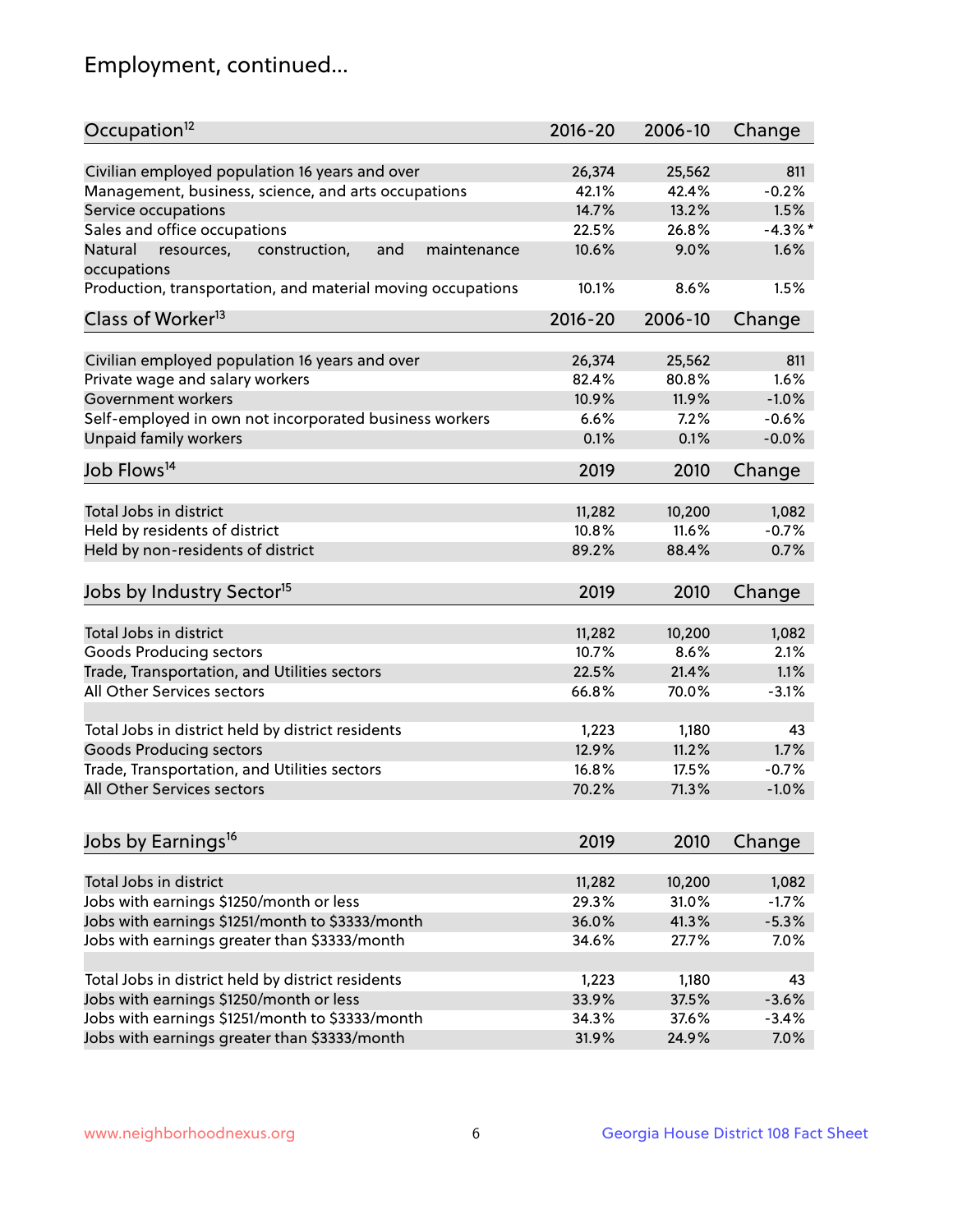## Employment, continued...

| Jobs by Age of Worker <sup>17</sup>               | 2019   | 2010   | Change  |
|---------------------------------------------------|--------|--------|---------|
|                                                   |        |        |         |
| Total Jobs in district                            | 11,282 | 10,200 | 1,082   |
| Jobs with workers age 29 or younger               | 24.9%  | 24.6%  | 0.2%    |
| Jobs with workers age 30 to 54                    | 51.5%  | 57.2%  | $-5.7%$ |
| Jobs with workers age 55 or older                 | 23.7%  | 18.2%  | 5.5%    |
|                                                   |        |        |         |
| Total Jobs in district held by district residents | 1.223  | 1.180  | 43      |
| Jobs with workers age 29 or younger               | 23.6%  | 22.9%  | 0.7%    |
| Jobs with workers age 30 to 54                    | 46.4%  | 50.4%  | $-4.0%$ |
| Jobs with workers age 55 or older                 | 29.9%  | 26.7%  | 3.2%    |
|                                                   |        |        |         |

#### Education

| School Enrollment <sup>18</sup>                | $2016 - 20$ | 2006-10 | Change     |
|------------------------------------------------|-------------|---------|------------|
|                                                |             |         |            |
| Population 3 years and over enrolled in school | 16,376      | 14,262  | $2,114*$   |
| Nursery school, preschool                      | 4.9%        | 6.3%    | $-1.4%$    |
| Kindergarten                                   | 7.7%        | 5.8%    | $1.9\%$ *  |
| Elementary school (grades 1-8)                 | 41.4%       | 43.1%   | $-1.7%$    |
| High school (grades 9-12)                      | 24.1%       | 24.7%   | $-0.6%$    |
| College or graduate school                     | 21.9%       | 20.2%   | $1.7\%$    |
| Educational Attainment <sup>19</sup>           | $2016 - 20$ | 2006-10 | Change     |
|                                                |             |         |            |
| Population 25 years and over                   | 35,111      | 33,275  | $1,837*$   |
| Less than 9th grade                            | 8.5%        | 5.8%    | 2.7%       |
| 9th to 12th grade, no diploma                  | 5.8%        | 6.3%    | $-0.5%$    |
| High school graduate (includes equivalency)    | 20.5%       | 21.4%   | $-0.9%$    |
| Some college, no degree                        | 17.0%       | 18.8%   | $-1.8%$    |
| Associate's degree                             | $7.6\%$     | $8.0\%$ | $-0.3%$    |
| Bachelor's degree                              | 24.2%       | 26.6%   | $-2.4\%$ * |
| Graduate or professional degree                | 16.5%       | 13.2%   | $3.2\%$ *  |
|                                                |             |         |            |
| Percent high school graduate or higher         | 85.8%       | 87.9%   | $-2.2%$    |
| Percent bachelor's degree or higher            | 40.6%       | 39.8%   | 0.8%       |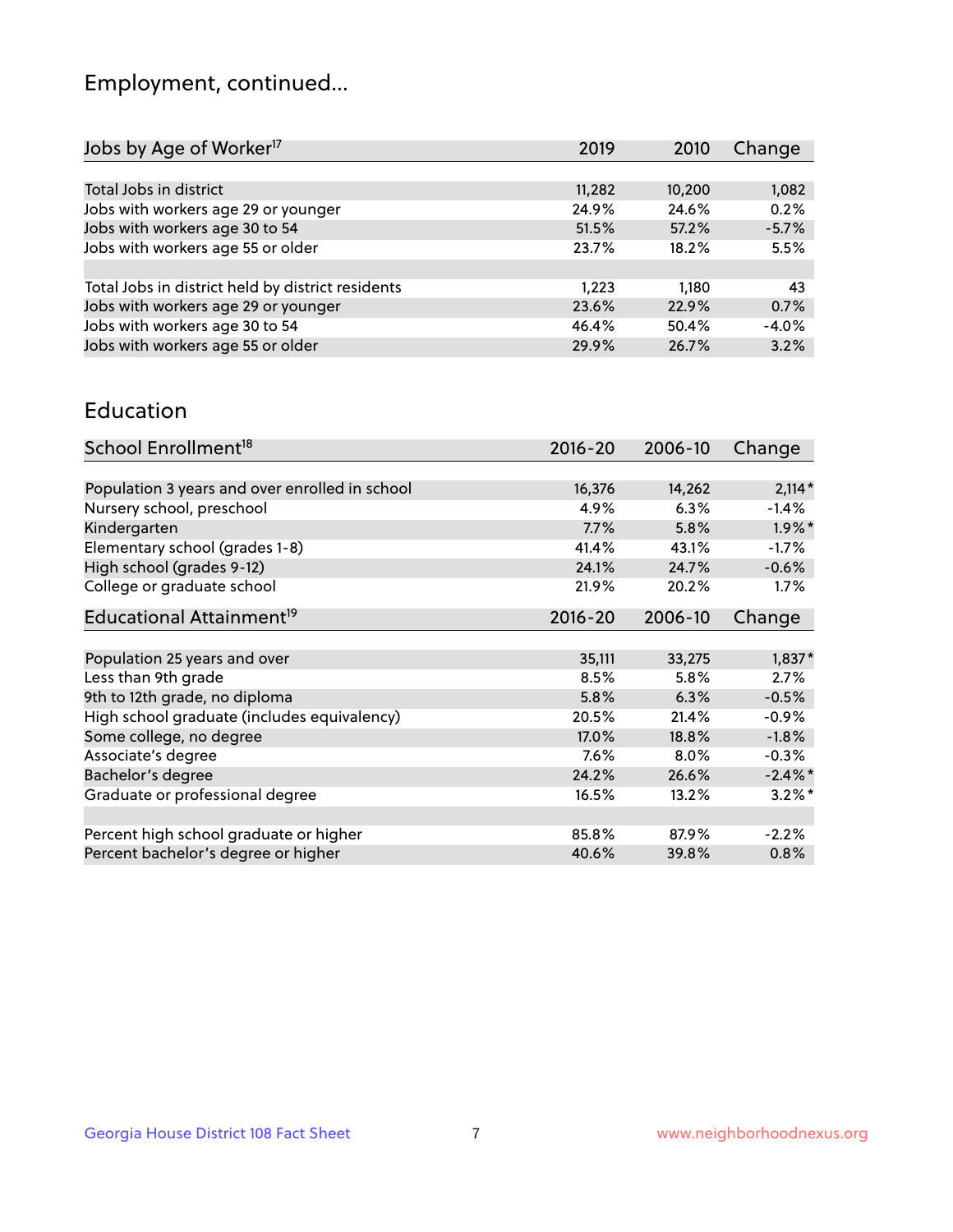## Housing

| Households by Type <sup>20</sup>                     | $2016 - 20$ | 2006-10 | Change     |
|------------------------------------------------------|-------------|---------|------------|
|                                                      |             |         |            |
| Total households                                     | 17,132      | 16,680  | 451        |
| Family households (families)                         | 76.6%       | 78.5%   | $-1.9%$    |
| With own children under 18 years                     | 34.7%       | 39.3%   | $-4.5%$ *  |
| Married-couple family                                | 62.2%       | 63.2%   | $-1.0%$    |
| With own children of the householder under 18 years  | 27.4%       | 30.0%   | $-2.5%$    |
| Male householder, no wife present, family            | 3.8%        | 5.5%    | $-1.7%$    |
| With own children of the householder under 18 years  | 1.3%        | 2.9%    | $-1.6%$ *  |
| Female householder, no husband present, family       | 10.6%       | 9.8%    | 0.8%       |
| With own children of the householder under 18 years  | 6.0%        | 6.4%    | $-0.4%$    |
| Nonfamily households                                 | 23.4%       | 21.5%   | 1.9%       |
| Householder living alone                             | 20.0%       | 16.6%   | $3.4\%$ *  |
| 65 years and over                                    | 9.1%        | 4.4%    | 4.7%*      |
|                                                      |             |         |            |
| Households with one or more people under 18 years    | 39.1%       | 42.3%   | $-3.2\%$ * |
| Households with one or more people 65 years and over | 29.4%       | 18.5%   | $10.8\%$ * |
|                                                      |             |         |            |
| Average household size                               | 3.15        | 3.05    | $0.10*$    |
| Average family size                                  | 3.68        | 3.43    | $0.26*$    |
|                                                      |             |         |            |
|                                                      |             |         |            |
| Housing Occupancy <sup>21</sup>                      | 2016-20     | 2006-10 | Change     |
|                                                      |             |         |            |
| Total housing units                                  | 17,797      | 17,999  | $-202$     |
| Occupied housing units                               | 96.3%       | 92.7%   | $3.6\%$ *  |
| Vacant housing units                                 | 3.7%        | 7.3%    | $-3.6\%$ * |
|                                                      |             |         |            |
| Homeowner vacancy rate                               | 0.8         | 2.6     | $-1.9$     |
| Rental vacancy rate                                  | 2.8         | 5.7     | $-2.9$     |
|                                                      |             |         |            |
| Units in Structure <sup>22</sup>                     | $2016 - 20$ | 2006-10 | Change     |
|                                                      |             |         |            |
| Total housing units                                  | 17,797      | 17,999  | $-202$     |
| 1-unit, detached                                     | 89.3%       | 85.9%   | $3.4\%$ *  |
| 1-unit, attached                                     | 1.5%        | 2.4%    | $-0.9%$    |
| 2 units                                              | 2.0%        | 1.2%    | 0.7%       |
| 3 or 4 units                                         | 1.1%        | 0.3%    | 0.8%       |
| 5 to 9 units                                         | 0.9%        | 1.6%    | $-0.7%$    |
| 10 to 19 units                                       | 2.0%        | 3.3%    | $-1.3%$    |
| 20 or more units                                     | 2.4%        | 3.7%    | $-1.3%$    |
| Mobile home                                          | 0.9%        | 1.7%    | $-0.8%$    |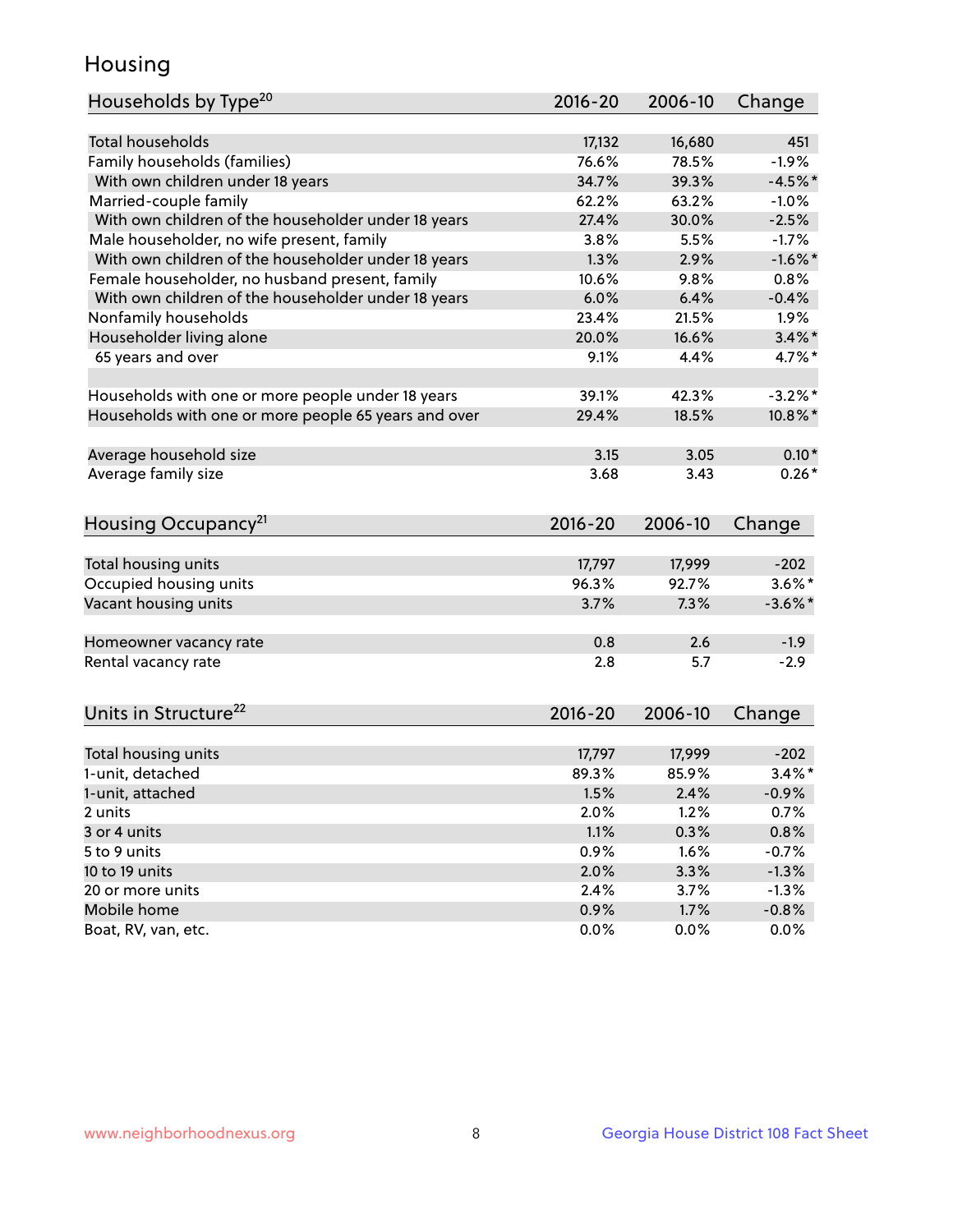## Housing, Continued...

| Year Structure Built <sup>23</sup>             | $2016 - 20$ | 2006-10 | Change      |
|------------------------------------------------|-------------|---------|-------------|
| Total housing units                            | 17,797      | 17,999  | $-202$      |
| Built 2014 or later                            | 2.2%        | (X)     | (X)         |
| Built 2010 to 2013                             | 1.6%        | (X)     | (X)         |
| Built 2000 to 2009                             | 7.4%        | 11.6%   | $-4.2%$ *   |
| Built 1990 to 1999                             | 17.1%       | 17.8%   | $-0.7%$     |
| Built 1980 to 1989                             | 31.1%       | 29.0%   | 2.1%        |
| Built 1970 to 1979                             | 33.5%       | 33.8%   | $-0.4%$     |
| Built 1960 to 1969                             | 5.5%        | 5.9%    | $-0.4%$     |
| Built 1950 to 1959                             | 0.8%        | 0.9%    | $-0.0%$     |
| Built 1940 to 1949                             | 0.5%        | 0.5%    | 0.1%        |
| Built 1939 or earlier                          | 0.3%        | 0.6%    | $-0.3%$     |
| Housing Tenure <sup>24</sup>                   | $2016 - 20$ | 2006-10 | Change      |
| Occupied housing units                         | 17,132      | 16,680  | 451         |
| Owner-occupied                                 | 80.7%       | 82.1%   | $-1.3%$     |
| Renter-occupied                                | 19.3%       | 17.9%   | 1.3%        |
| Average household size of owner-occupied unit  | 3.08        | 3.08    | $-0.01$     |
| Average household size of renter-occupied unit | 3.46        | 2.87    | $0.58*$     |
| Residence 1 Year Ago <sup>25</sup>             | $2016 - 20$ | 2006-10 | Change      |
| Population 1 year and over                     | 53,891      | 50,500  | $3,390*$    |
| Same house                                     | 90.7%       | 87.4%   | $3.3\%$ *   |
| Different house in the U.S.                    | 8.9%        | 12.1%   | $-3.2\%$ *  |
| Same county                                    | 4.5%        | 7.1%    | $-2.6\%$ *  |
| Different county                               | 4.4%        | 5.0%    | $-0.6%$     |
| Same state                                     | 2.8%        | 3.2%    | $-0.3%$     |
| Different state                                | 1.6%        | 1.9%    | $-0.3%$     |
| Abroad                                         | 0.4%        | 0.5%    | $-0.1%$     |
| Value of Housing Unit <sup>26</sup>            | $2016 - 20$ | 2006-10 | Change      |
| Owner-occupied units                           | 13,830      | 13,690  | 140         |
| Less than \$50,000                             | 2.4%        | 2.0%    | 0.5%        |
| \$50,000 to \$99,999                           | 0.8%        | 1.9%    | $-1.0%$     |
| \$100,000 to \$149,999                         | 11.3%       | 14.1%   | $-2.8\%$ *  |
| \$150,000 to \$199,999                         | 19.5%       | 31.8%   | $-12.3\%$ * |
| \$200,000 to \$299,999                         | 39.4%       | 32.0%   | $7.4\%$ *   |
| \$300,000 to \$499,999                         | 22.9%       | 16.2%   | $6.7\%$ *   |
| \$500,000 to \$999,999                         | 3.7%        | 1.9%    | 1.8%        |
| \$1,000,000 or more                            | 0.1%        | 0.2%    | $-0.1%$     |
| Median (dollars)                               | 238,587     | 200,623 | 37,964*     |
| Mortgage Status <sup>27</sup>                  | $2016 - 20$ | 2006-10 | Change      |
| Owner-occupied units                           | 13,830      | 13,690  | 140         |
| Housing units with a mortgage                  | 64.8%       | 79.4%   | $-14.5%$ *  |
| Housing units without a mortgage               | 35.2%       | 20.6%   | 14.5%*      |
|                                                |             |         |             |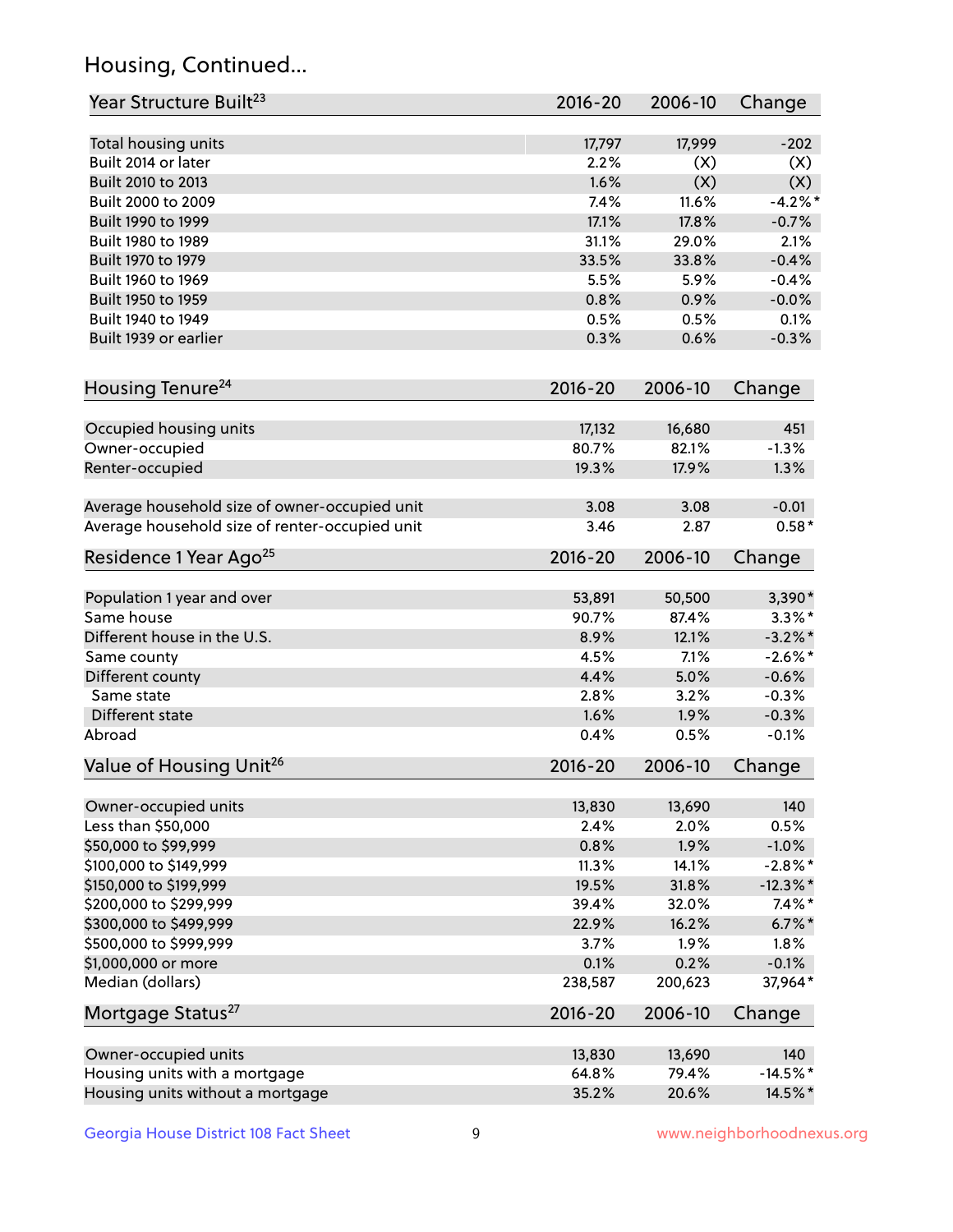## Housing, Continued...

| Selected Monthly Owner Costs <sup>28</sup>                                            | 2016-20 | 2006-10 | Change    |
|---------------------------------------------------------------------------------------|---------|---------|-----------|
| Housing units with a mortgage                                                         | 8,967   | 10,863  | $-1,897*$ |
| Less than \$300                                                                       | 0.0%    | 0.0%    | 0.0%      |
| \$300 to \$499                                                                        | 0.3%    | 0.6%    | $-0.2%$   |
| \$500 to \$999                                                                        | 13.1%   | 8.5%    | 4.6%      |
| \$1,000 to \$1,499                                                                    | 30.3%   | 30.2%   | 0.0%      |
| \$1,500 to \$1,999                                                                    | 28.9%   | 32.1%   | $-3.2%$   |
| \$2,000 to \$2,999                                                                    | 21.5%   | 23.6%   | $-2.1%$   |
| \$3,000 or more                                                                       | 5.9%    | 5.1%    | 0.8%      |
| Median (dollars)                                                                      | 1,609   | 1,667   | $-58*$    |
| Housing units without a mortgage                                                      | 4,863   | 2,826   | $2,037*$  |
| Less than \$150                                                                       | 0.3%    | 0.8%    | $-0.6%$   |
| \$150 to \$249                                                                        | 3.4%    | 6.0%    | $-2.6%$   |
| \$250 to \$349                                                                        | 17.1%   | 22.5%   | $-5.4%$   |
| \$350 to \$499                                                                        | 29.6%   | 31.5%   | $-1.9%$   |
| \$500 to \$699                                                                        | 30.2%   | 29.2%   | 1.0%      |
| \$700 or more                                                                         | 19.5%   | 10.1%   | $9.4\%$ * |
| Median (dollars)                                                                      | 498     | 451     | 47*       |
| Household Income <sup>29</sup>                                                        |         |         |           |
| Housing units with a mortgage (excluding units where<br>SMOCAPI cannot be computed)   | 8,936   | 10,849  | $-1,914*$ |
| Less than 20.0 percent                                                                | 44.4%   | 34.8%   | $9.6\%*$  |
| 20.0 to 24.9 percent                                                                  | 14.9%   | 17.8%   | $-2.9%$   |
| 25.0 to 29.9 percent                                                                  | 9.1%    | 10.7%   | $-1.6%$   |
| 30.0 to 34.9 percent                                                                  | 6.3%    | 7.8%    | $-1.5%$   |
| 35.0 percent or more                                                                  | 25.4%   | 29.0%   | $-3.6%$   |
| Not computed                                                                          | 31      | 14      | 17        |
| Housing unit without a mortgage (excluding units where<br>SMOCAPI cannot be computed) | 4,819   | 2,804   | $2,014*$  |
| Less than 10.0 percent                                                                | 57.9%   | 57.8%   | 0.1%      |
| 10.0 to 14.9 percent                                                                  | 15.7%   | 19.2%   | $-3.5%$   |
| 15.0 to 19.9 percent                                                                  | 8.8%    | 10.2%   | $-1.4%$   |
| 20.0 to 24.9 percent                                                                  | 3.0%    | 3.3%    | $-0.3%$   |
| 25.0 to 29.9 percent                                                                  | 1.3%    | 5.1%    | $-3.9%$   |
| 30.0 to 34.9 percent                                                                  | 5.9%    | 0.9%    | 5.0%      |
| 35.0 percent or more                                                                  | 7.5%    | 3.5%    | 4.0%      |
| Not computed                                                                          | 44      | 22      | 22        |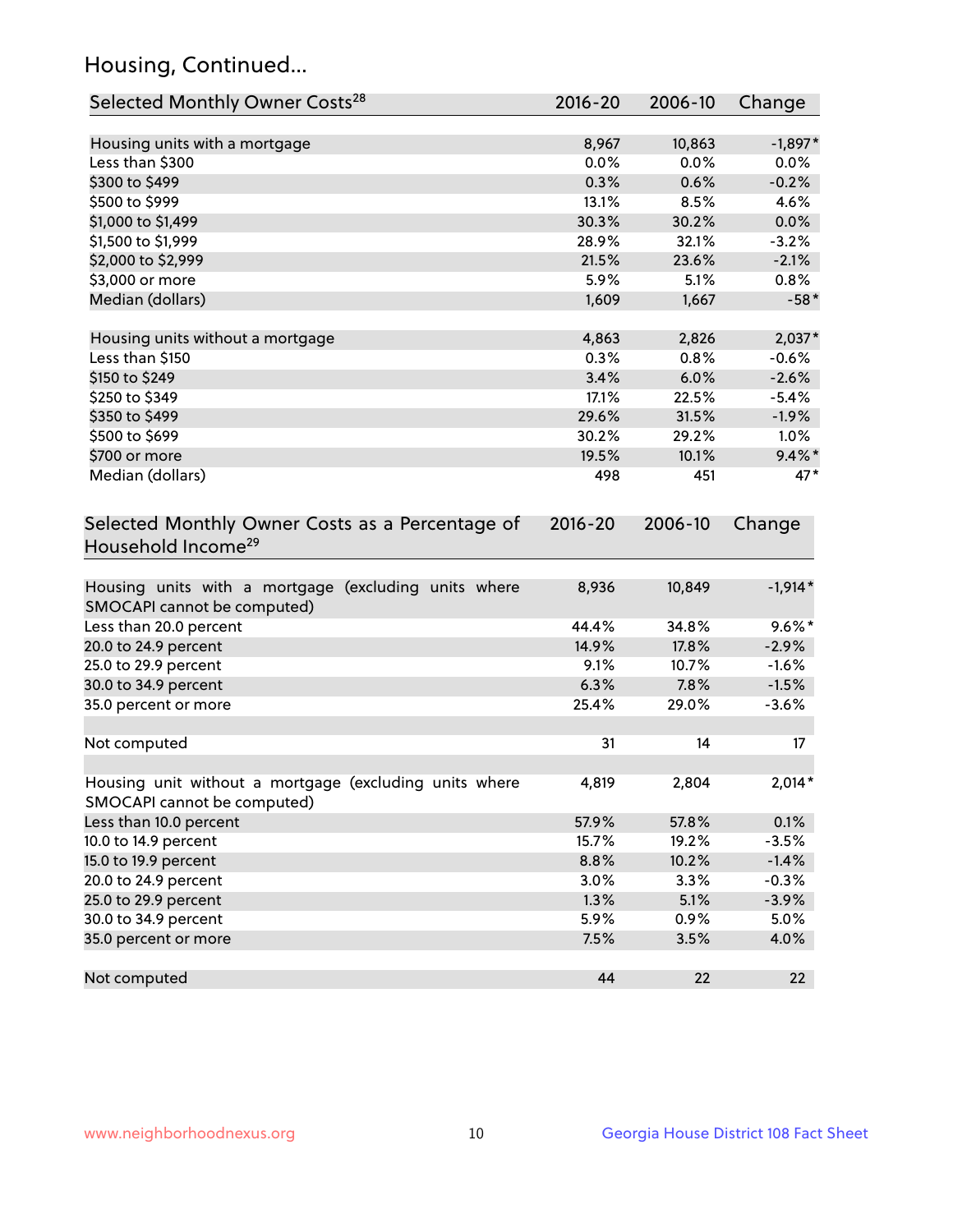## Housing, Continued...

| Gross Rent <sup>30</sup>   | 2016-20 | 2006-10 | Change   |
|----------------------------|---------|---------|----------|
|                            |         |         |          |
| Occupied units paying rent | 3,147   | 2,858   | 290      |
| Less than \$200            | $0.0\%$ | 1.1%    | $-1.1%$  |
| \$200 to \$499             | 1.8%    | 6.5%    | $-4.7%$  |
| \$500 to \$749             | 2.0%    | 14.3%   | $-12.3%$ |
| \$750 to \$999             | 12.4%   | 39.6%   | $-27.2%$ |
| \$1,000 to \$1,499         | 49.7%   | 26.5%   | 23.2%*   |
| \$1,500 to \$1,999         | 26.7%   | 10.5%   | 16.2%*   |
| \$2,000 or more            | 7.4%    | 1.4%    | 6.0%     |
| Median (dollars)           | 1,347   | 1,112   | $234*$   |
|                            |         |         |          |
| No rent paid               | 155     | 133     | 22       |

| Gross Rent as a Percentage of Household Income <sup>31</sup>                   | $2016 - 20$ | 2006-10 | Change  |
|--------------------------------------------------------------------------------|-------------|---------|---------|
|                                                                                |             |         |         |
| Occupied units paying rent (excluding units where GRAPI<br>cannot be computed) | 3,031       | 2,823   | 208     |
| Less than 15.0 percent                                                         | 10.7%       | 7.1%    | 3.7%    |
| 15.0 to 19.9 percent                                                           | 19.0%       | 14.5%   | 4.5%    |
| 20.0 to 24.9 percent                                                           | $7.9\%$     | 15.0%   | $-7.0%$ |
| 25.0 to 29.9 percent                                                           | 11.0%       | 10.4%   | 0.6%    |
| 30.0 to 34.9 percent                                                           | 5.2%        | 12.6%   | $-7.4%$ |
| 35.0 percent or more                                                           | 46.1%       | 40.5%   | 5.6%    |
|                                                                                |             |         |         |
| Not computed                                                                   | 271         | 167     | 104     |

## Transportation

| Commuting to Work <sup>32</sup>           | $2016 - 20$ | 2006-10 | Change    |
|-------------------------------------------|-------------|---------|-----------|
|                                           |             |         |           |
| Workers 16 years and over                 | 25,088      | 24,853  | 235       |
| Car, truck, or van - drove alone          | 77.6%       | 78.9%   | $-1.3%$   |
| Car, truck, or van - carpooled            | 10.9%       | 13.1%   | $-2.2%$   |
| Public transportation (excluding taxicab) | 1.5%        | $0.9\%$ | 0.6%      |
| Walked                                    | 1.3%        | 0.8%    | 0.5%      |
| Other means                               | $0.6\%$     | $1.4\%$ | $-0.8%$   |
| Worked at home                            | $8.0\%$     | 4.9%    | $3.1\%$ * |
|                                           |             |         |           |
| Mean travel time to work (minutes)        | 33.9        | 31.0    | $2.9*$    |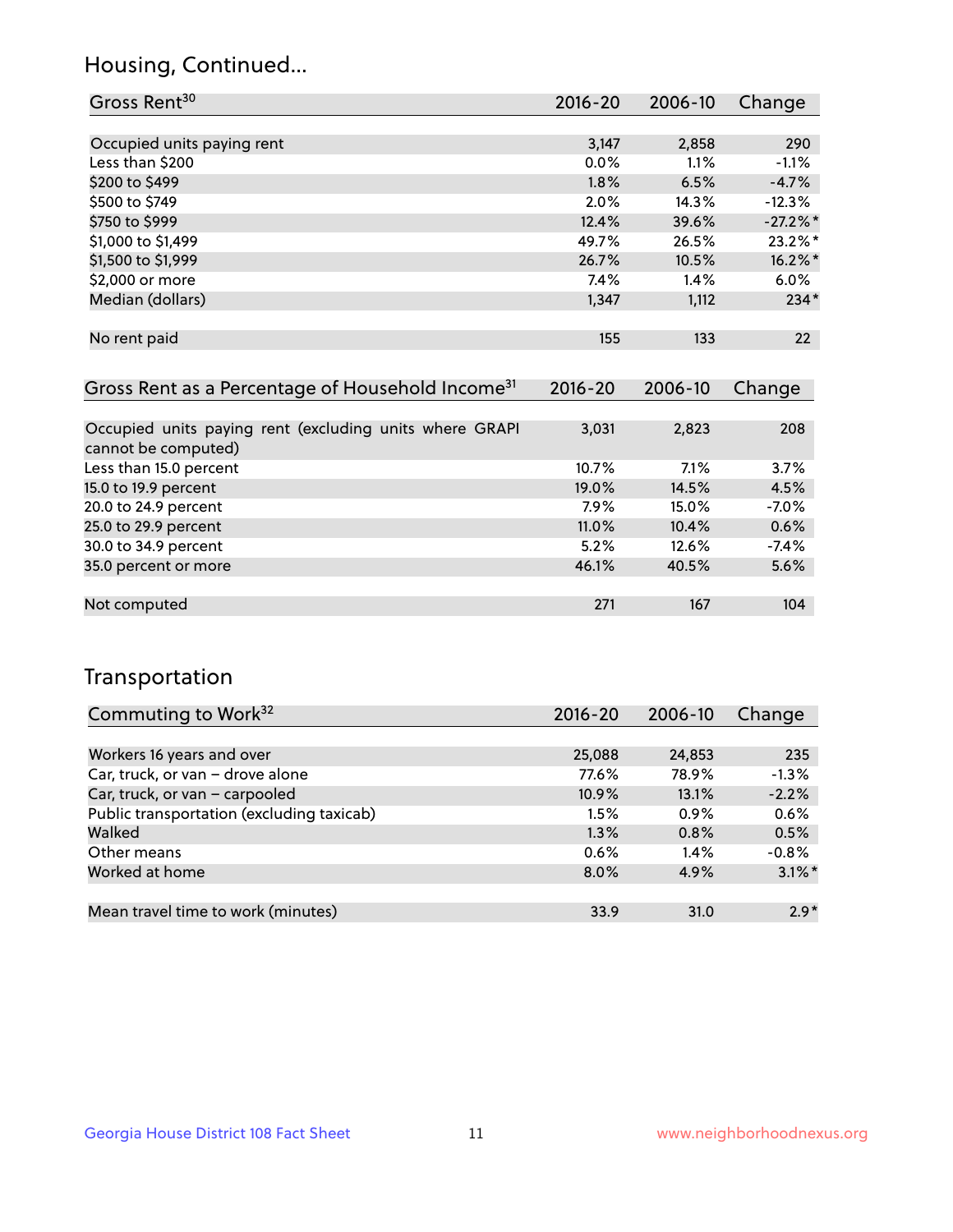## Transportation, Continued...

| Vehicles Available <sup>33</sup> | 2016-20 | 2006-10 | Change  |
|----------------------------------|---------|---------|---------|
|                                  |         |         |         |
| Occupied housing units           | 17.132  | 16,680  | 451     |
| No vehicles available            | 2.4%    | 3.1%    | $-0.6%$ |
| 1 vehicle available              | 21.3%   | 21.3%   | $-0.1%$ |
| 2 vehicles available             | 44.2%   | 44.1%   | 0.1%    |
| 3 or more vehicles available     | 32.1%   | 31.5%   | 0.6%    |

#### Health

| Health Insurance coverage <sup>34</sup>                 | 2016-20 |
|---------------------------------------------------------|---------|
|                                                         |         |
| Civilian Noninstitutionalized Population                | 54,097  |
| With health insurance coverage                          | 84.8%   |
| With private health insurance coverage                  | 66.1%   |
| With public health coverage                             | 27.6%   |
| No health insurance coverage                            | 15.2%   |
| Civilian Noninstitutionalized Population Under 19 years | 15,243  |
| No health insurance coverage                            | 9.2%    |
| Civilian Noninstitutionalized Population 19 to 64 years | 31,594  |
| In labor force:                                         | 24,835  |
| Employed:                                               | 23,954  |
| With health insurance coverage                          | 80.5%   |
| With private health insurance coverage                  | 79.0%   |
| With public coverage                                    | 3.0%    |
| No health insurance coverage                            | 19.5%   |
| Unemployed:                                             | 881     |
| With health insurance coverage                          | 73.8%   |
| With private health insurance coverage                  | 63.7%   |
| With public coverage                                    | 10.2%   |
| No health insurance coverage                            | 26.2%   |
| Not in labor force:                                     | 6,759   |
| With health insurance coverage                          | 72.7%   |
| With private health insurance coverage                  | 56.6%   |
| With public coverage                                    | 20.7%   |
| No health insurance coverage                            | 27.3%   |